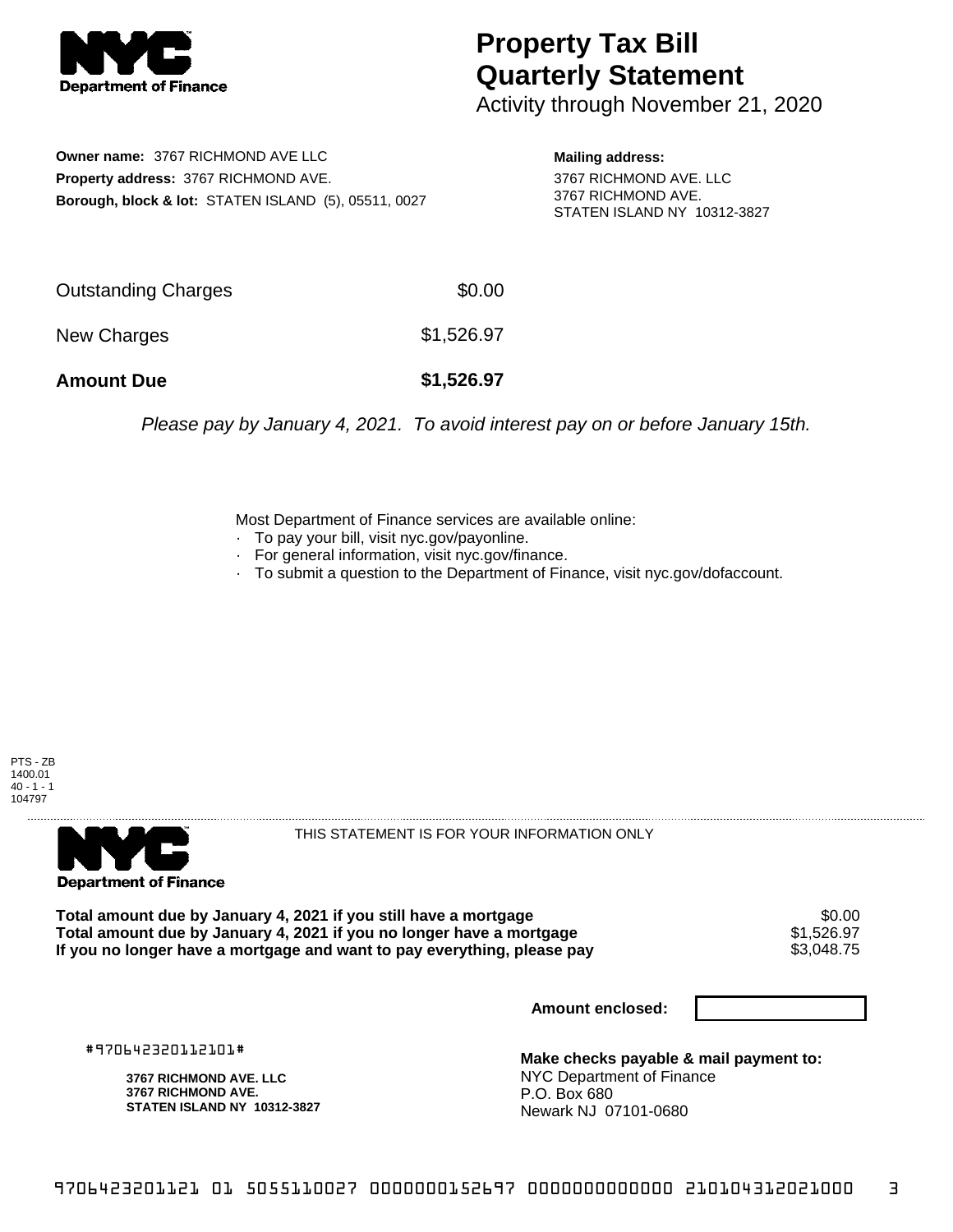

| <b>Billing Summary</b>                                                     | <b>Activity Date Due Date</b> |                     | Amount        |
|----------------------------------------------------------------------------|-------------------------------|---------------------|---------------|
| Outstanding charges including interest and payments                        |                               |                     | \$0.00        |
| <b>Finance-Property Tax</b>                                                |                               | 01/01/2021          | \$1,544.77    |
| <b>Adopted Tax Rate</b>                                                    |                               |                     | $$-17.80$     |
| <b>Total amount due</b>                                                    |                               |                     | \$1,526.97    |
| <b>Tax Year Charges Remaining</b>                                          | <b>Activity Date Due Date</b> |                     | <b>Amount</b> |
| <b>Finance-Property Tax</b>                                                |                               | 04/01/2021          | \$1,544.77    |
| <b>Adopted Tax Rate</b>                                                    |                               |                     | $$-17.80$     |
| Total tax year charges remaining                                           |                               |                     | \$1,526.97    |
| If you pay everything you owe by January 4, 2021, you would save:          |                               |                     | \$5.19        |
| How We Calculated Your Property Tax For July 1, 2020 Through June 30, 2021 |                               |                     |               |
|                                                                            |                               | Overall             |               |
| Tax class 1 - Small Home, Less Than 4 Families                             |                               | <b>Tax Rate</b>     |               |
| Original tax rate billed                                                   |                               | 21.1670%            |               |
| New Tax rate                                                               |                               | 21.0450%            |               |
| <b>Estimated Market Value \$528,000</b>                                    |                               |                     |               |
|                                                                            |                               |                     | <b>Taxes</b>  |
| <b>Billable Assessed Value</b>                                             |                               | \$29,192            |               |
| <b>Taxable Value</b>                                                       |                               | \$29,192 x 21.0450% |               |
| <b>Tax Before Abatements and STAR</b>                                      |                               | \$6,143.48          | \$6,143.48    |
| Annual property tax                                                        |                               |                     | \$6,143.48    |
| Original property tax billed in June 2020                                  |                               |                     | \$6,179.08    |
| <b>Change In Property Tax Bill Based On New Tax Rate</b>                   |                               |                     | $$ -35.60$    |

Please call 311 to speak to a representative to make a property tax payment by telephone.

For information about the interest rate charged on late payments, visit nyc.gov/taxbill.

## **Home banking payment instructions:**

- 1. **Log** into your bank or online bill pay website.
- 2. **Add** the new payee: NYC DOF Property Tax. Enter your account number, which is your boro, block and lot, as it appears here: 5-05511-0027 . You may also need to enter the address for the Department of Finance. The address is P.O. Box 680, Newark NJ 07101-0680.
- 3. **Schedule** your online payment using your checking or savings account.

## **Did Your Mailing Address Change?**

If so, please visit us at **nyc.gov/changemailingaddress** or call **311.**

When you provide a check as payment, you authorize us either to use information from your check to make a one-time electronic fund transfer from your account or to process the payment as a check transaction.